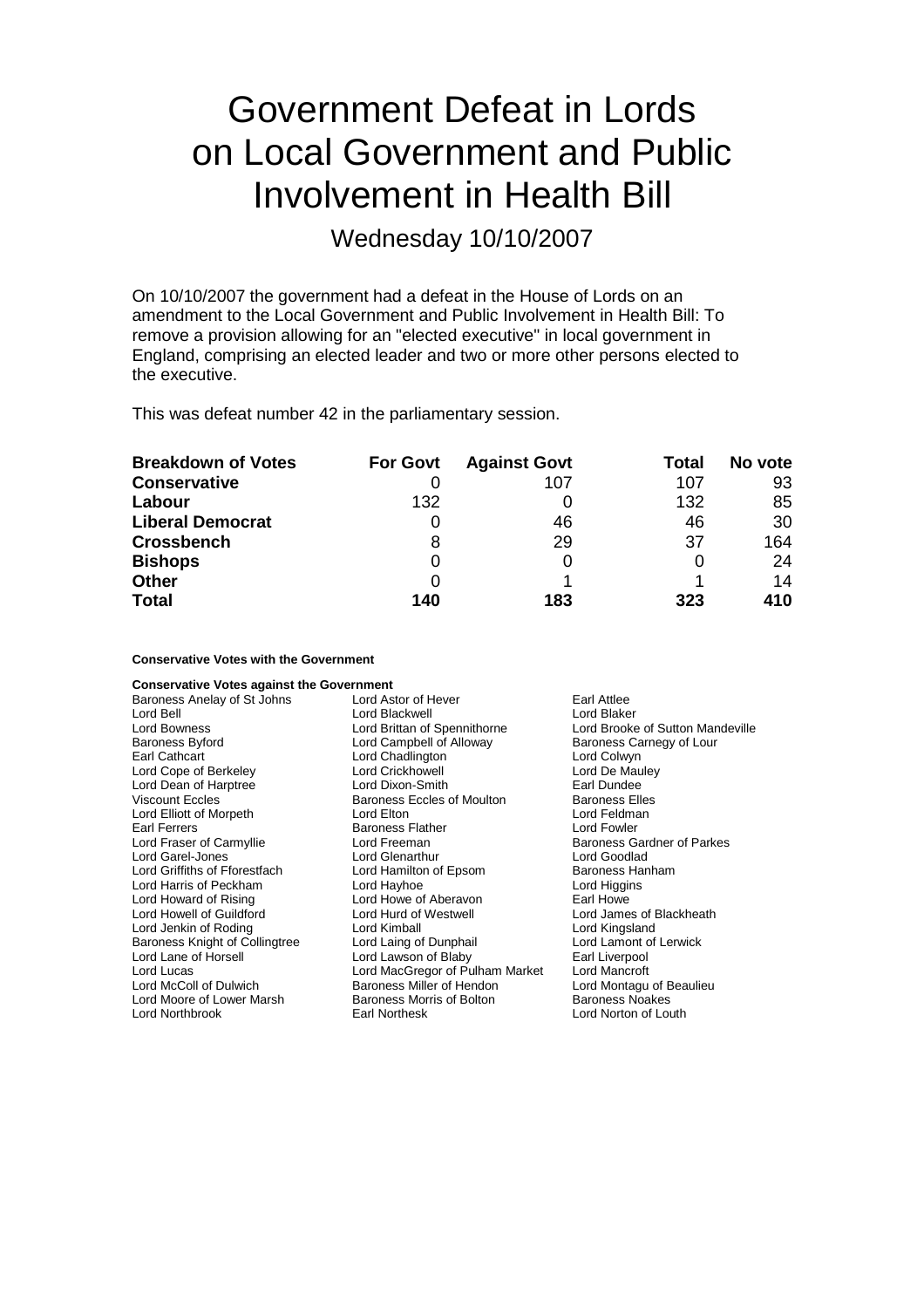Baroness O'Cathain **Baroness Park of Monmouth** Lord Patten<br>Baroness Perry of Southwark Lord Pilkington of Oxenford Baroness Platt of Writtle Baroness Perry of Southwark Lord Pilkington Cord Pilkington Cord Pilkington Cord Baroness Platt of South Maroness Platt of Pilkington Cord Baroness Platt of Maroness Platt of Maroness Platt of Maroness Platt of Maroness Pl Lord Roberts of Conwy<br>
Baroness Sharoles<br>
Baroness Sharoles<br>
Cord Shaw of Northstead Viscount Ullswater **Baroness Verma**<br>1989 Lord Waddington<br>1999 Lord Wakeham Baroness Wilcox

### **Labour Votes with the Government**

Lord Ahmed **Baroness Amos** Cord Anderson of Swansea<br>
Baroness Andrews **Baroness Andrews** Lord Archer of Sandwell<br>
Lord Bach Baroness Andrews Lord Archer of Sandwell Lord Bach Lord Bernstein of Craigweil **Lord Bilston**<br>
Lord Bradley Lord Brooke of Alverthorpe Lord Brookman<br>
Lord Bradque Lord Brookman Lord Brooks of Tremorfa<br>
Lord Christopher Lord Clark of Windermere Lord Christopher Lord Clark of Windermere Lord Clarke of Hampstead<br>
Lord Clinton-Davis Lord Corbett of Castle Vale Baroness Corston Lord Clinton-Davis **Lord Corbett of Castle Vale** Baroness Corstoners<br>Baroness Crawley **Lord Darzi of Denham** Baroness David Baroness Crawley **Carry Communist Contract Contract Contract Contract Contract Contract Contract Contract Contr**<br>
Lord Davies of Corto Lord Davies of Oldham<br>
Lord Davies of Corto Lord Davies of Oldham Lord Donoughue Lord Drayson<br>
Lord Elder Lord Evans of Parkside Lord Elder Temple Guiting<br>
Lord Evans of Temple Guiting<br>
Baroness Farrington of Ribbleton Lord Faulkner of Worcester Baroness Falkender Baroness Farrington of Ribbleton Lord Filkin Lord Filkin Lord Fyfe of Fairfield Baroness Gale Baroness Gibson of Market Rasen Lord Gilbert Communication and Baroness Golding<br>
Lord Gould of Browness Goudie Cord Could of Browness Goulde Baroness Gould of Potternewton Lord Griffiths of Burry Port Lord Grocott Lord Harris of Haringey Lord Harrison **Lord Haskel** Lord Haskel Lord Haworth Cord Haworth Cord Hay Lord Haworth Lord Howarth of Newport<br>
Baroness Hilton of Eggardon Baroness Hollis of Heigham Lord Howarth of Newport Baroness Hilton of Eggardon Baroness Hollis of Heigham Lord Howarth Baroness Howells of St Davids Lord Howie of Troon Baroness Howells of St Davids Lord Hughes of Woodside Lord Hunt of Kings Heath<br>
Lord Janner of Braunstone Baroness Jay of Paddington Lord Hughes of Woodside<br>
Lord Janner of Braunstone Baroness Jay of Paddington Baroness Jones of Whitchurch<br>
Lord Jones Lord Jones Lord Judd Baroness Kennedy of The Shave Baroness Kingsmill **Example 2** Lord Kirkhill<br>
Lord Lipsey **Baroness Lockwood** Lord Lipsey  $\overline{\phantom{a}}$  Baroness Lockwood  $\overline{\phantom{a}}$  Lord Lofthouse of Pontefract<br>Lord Macdonald of Tradeston Lord Mackenzie of Framwelloate Baroness Mallalieu Lord Macdonald of Tradeston Lord Mackenzie of Framwellgate<br>Lord Malloch-Brown Lord Baroness Massev of Darwen Baroness McIntosh of Hudnall Lord McKenzie of Luton<br>
Baroness Morgan of Huyton Baroness Morgan of Drefelin Lord Morris of Manchester Baroness Morgan of Huyton Baroness Morgan of Drefelin<br>
Lord Pendry Lord Puttnam Lord Pendry Theory Corresponding Lord Puttnam Theory Corresponding to Baroness Quin<br>
Lord Randall of St Budeaux Lord Rea Lord Randall of St Budeaux Lord Rea Baroness Rendell of Babergh<br>
Lord Richard Cord Robertson of Port Ellen Lord Rooker Lord Rosser Lord Rowlands Baroness Royall of Blaisdon<br>
Lord Sawyer Baroness Scotland of Asthal Bord Sheldon Lord Sawyer **Baroness Scotland of Asthal**<br>
Viscount Simon **Baroness Scotland of Asthal** Viscount Simon and Cord Soley Lord Solet Lord Soley<br>Lord Stone of Blackheath Lord Strabolgi and Cord Stroness S Lord Taylor of Blackburn Lord Temple-Morris Baroness Thornton Baroness Thornton Lord Truscott<br>Lord Tornton Lord Truscott Lord Truscott

Lord Plumb **Lord August 2018** Lord Quinton **Construction Baroness Rawlings**<br>
Lord Reav **Lord Rees** Lord Rees **Lord Renton** of Mou Lord Rees<br>
Baroness Seccombe<br>
Lord Selsdon<br>
Lord Selsdon Lord Soulsby of Swaffham Prior Lord Stewartby **Lord Strathclyde** Cord Strathclyde Cord Swinfen<br>
Lord Tebbit **Cord Strathclyde** Baroness Thatcher Corner Corporation Ciscount Trer Lord Tebbit **Contains Trenchard**<br>
Lord Trimble **Contains Tranchard**<br>
Baroness Trumpington **Contains Contains Tranchard**<br>
Lord Tugendhat Exaroness Trumpington Lord Tugendhate Baroness Verma<br>
Lord Vinson Lord Wakeham **Lord Waldegrave of North Hill**<br>
Lord Wolfson

Baroness Adams of Craigielea Lord Adonis Lord Bassam of Brighton Lord Berkeley<br>
Lord Bilston Lord Bradley Lord Brooke of Alverthorpe Lord Brookman<br>
Lord Burlison Lord Campbell-Savours Lord Davies of Oldham Lord Dixon<br>
Lord Dravson Lord Dubs Baroness Goudie **Lord Gould of Brookwood**<br> **Lord Graham of Edmonton** Lord Grantchester Lord Judd Baroness Kennedy of The Shaws<br>Lord Judd Baroness Kennedy of The Shaws<br>Lord Kirkhill Lord Lea of Crondall Baroness Massey of Darwen Baroness McDonagh Lord Robertson of Port Ellen<br>Lord Rowlands Lord Tomlinson Lord Triesman Lord Truscott Baroness Turner of Camden

Baroness Sharples<br>
Lord Shaw of Northstead Baroness Shephard of Northwold<br>
Lord St John of Fawsley<br>
Lord St John of Fawsley

Lord Foulkes of Cumnock<br>Lord Gayron Lord Strabolgi **Chackheath Corporation Corporation**<br>
Baroness Thornton<br>
Baroness Thornton